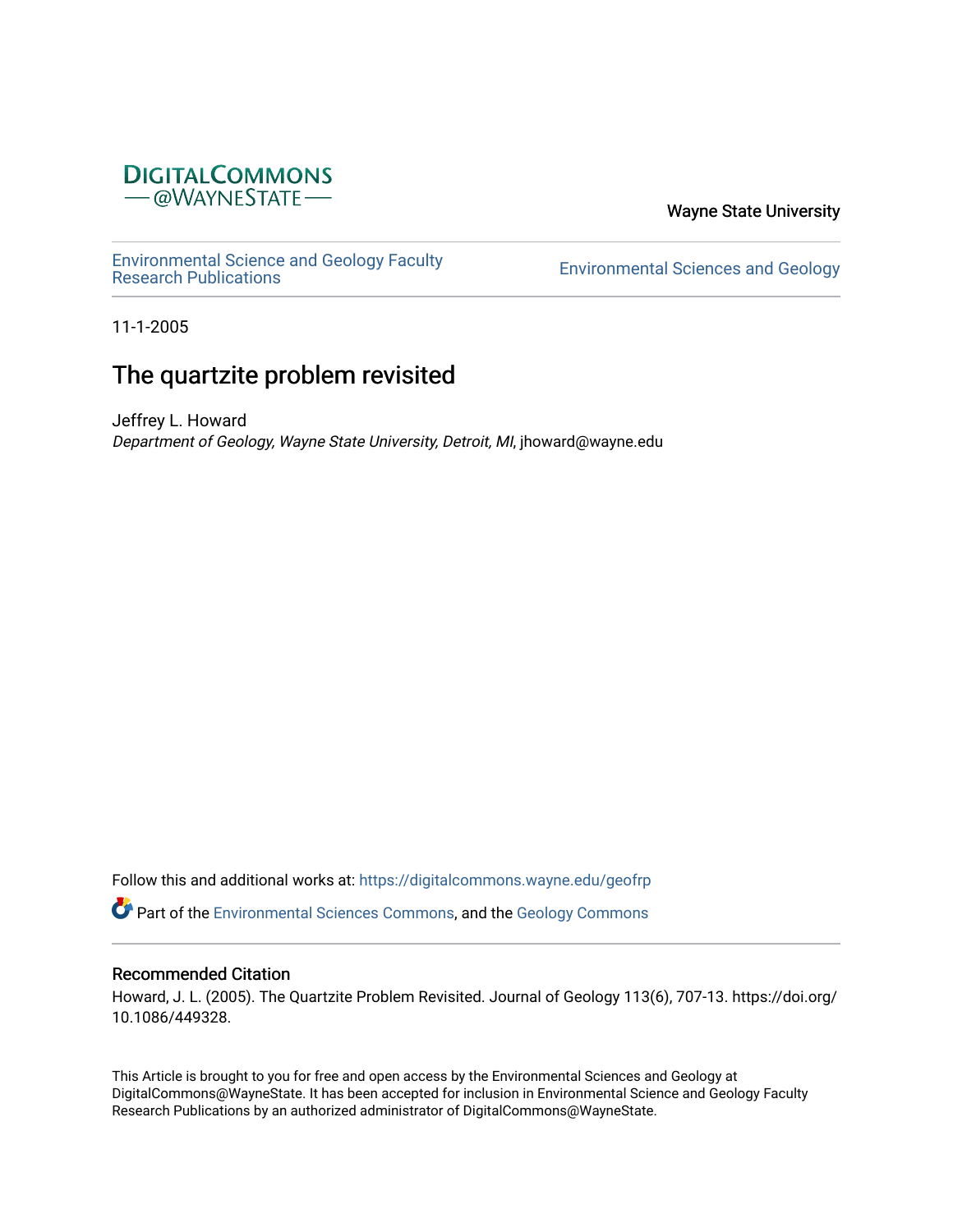# **GEOLOGICAL NOTE** The Quartzite Problem Revisited

# *Jeffrey L. Howard*

*Department of Geology, Wayne State University, Detroit, Michigan 48202, U.S.A. (e-mail: jhoward@wayne.edu)*

#### **ABSTRACT**

A review of past terminology and previous petrological studies suggests that quartzite should be classified descriptively as both a sedimentary and a metamorphic rock. Quartzite is identified in the field as a quartz-rich rock (exclusive of chert and vein quartz) that is exceptionally hard and, when broken by a rock hammer, fractures irregularly through both grains and cement (where present) to form an irregular or conchoidal fracture surface. Quartzite is differentiated from quartzose sandstone (arenite), which is softer and fractures around individual grains, and from chert and vein quartz by a bright vitreous luster. Quartzite is classified further on the basis of microscopic features into orthoquartzite and metaquartzite by the presence of clastic and metamorphic microtextures, respectively. Low-grade, medium-grade, and high-grade subtypes of metaquartzite are differentiated by mortar, foam, and porphyroblastic microtextures, respectively. Composition is not used as a criterion for classification; hence, quartzite may contain a significant proportion (110%) of nonquartz minerals. As defined here, quartzite is readily identified by megascopic features in outcrop, and subtypes of quartzite can be distinguished microscopically, even when the geologic context of the sample is unknown.

#### **Introduction**

Forty years have passed since Skolnick (1965) lamented over the "quartzite problem," that is, the difficulties and controversy associated with the identification and classification of quartzite. Since that time, a great deal has been learned about the nature and origin of this type of rock, yet the quartzite problem is unresolved. Today, many geologists utilize the term quartzite only for metamorphic rocks, others continue to use the term for quartzose sandstones in which the overgrowth process is complete, and a few have abandoned the term quartzite altogether. Resolution of the problem is important because quartzitic bedrock is widespread, and because of its exceptional hardness and chemical stability, quartzite is one of the most common types of detrital sedimentary particles. The purpose of this note is to propose a descriptive classification of quartzite based on a review of past terminology and previous petrological studies.

Manuscript received March 21, 2005; accepted May 9, 2005.

#### **Previous Work**

The earliest use of the term "quartzite" appears to be that of Murchison (ca. 1840) for a rock formed by metamorphism of quartzose Silurian sandstone (Skolnick 1965). The term was in common usage by the late 1800s in both Europe and North America, where it was often applied to exceptionally hard quartzose sandstones (e.g., Hayden 1872). The pioneering study of quartzitic sandstone with the petrographic microscope, in which Sorby (1880) recognized that quartz overgrowths developed in optical continuity with detrital host grains, also dates from the late nineteenth century. Early investigators generally used quartzite as a field term for any exceptionally hard, impermeable, quartzose rock with a characteristic vitreous luster that breaks irregularly through both grains and cement to form an irregular fracture surface. Quartz-rich rocks with less cement, which break around individual grains, were called quartz sandstone or quartz arenite (Skolnick 1965). By this definition, quartzite may form by either diagenesis or meta-

[The Journal of Geology, 2005, volume 113, p. 707-713] © 2005 by The University of Chicago. All rights reserved. 0022-1376/2005/11306-0006\$15.00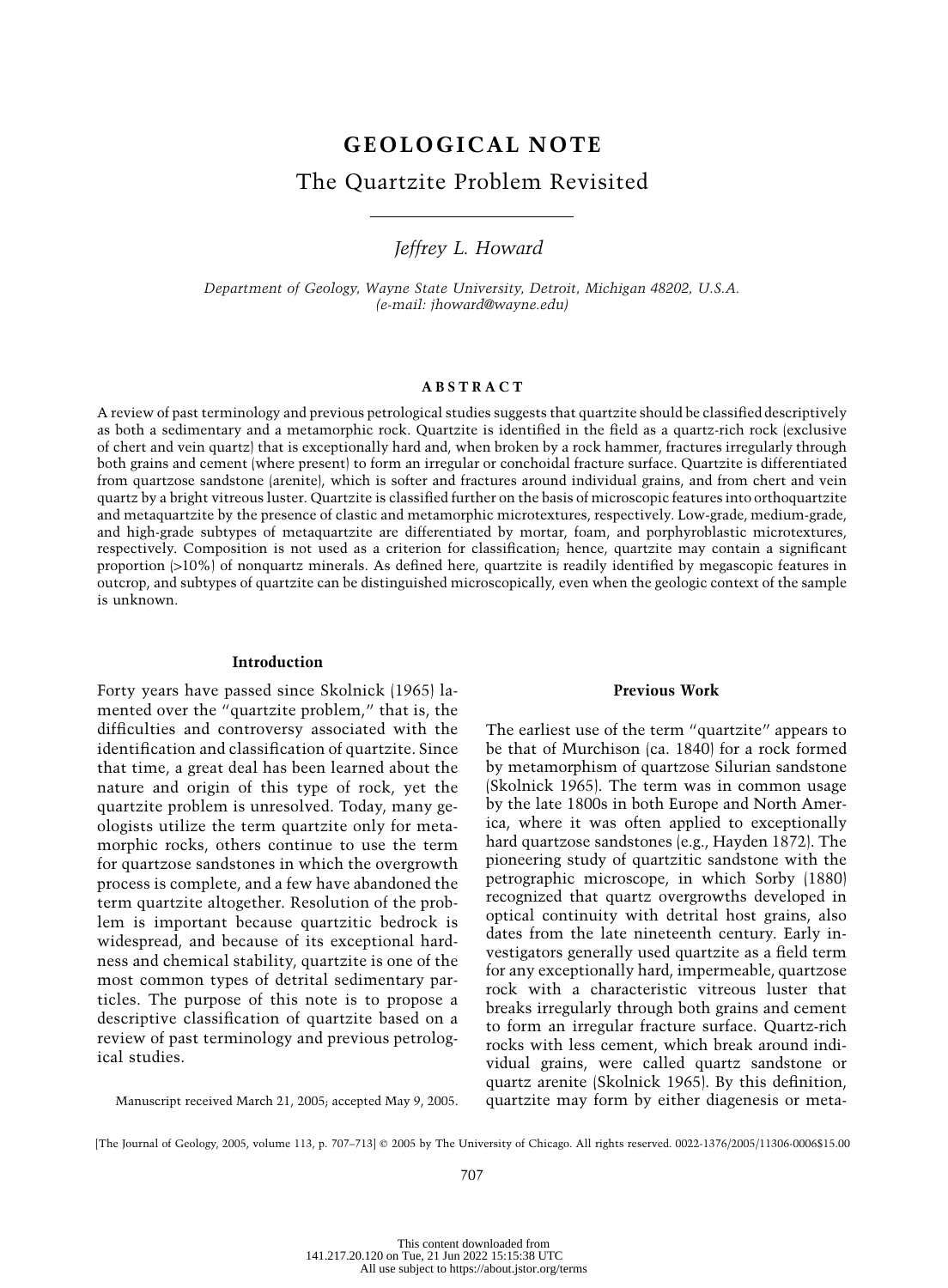morphism. Hence, Krynine (1948) coined the terms orthoquartzite and metaquartzite to differentiate rocks of sedimentary and metamorphic origins, respectively. Quartzitic sandstone was known to be common and well developed worldwide in cratonderived successions of Late Precambrian and Cambrian age, and such strata were generally perceived as being characterized by textural and compositional supermaturity. Consequently, early workers classified orthoquartzite as a type of supermature sandstone containing >95% quartz (Krynine 1948; Pettijohn 1949, 1954; Folk 1954), although less mature types of quartzite were recognized (Dapples et al. 1953; Hubert 1962). In later sandstone classifications, orthoquartzite is replaced by the term quartz arenite (Williams et al. 1954; Crook 1960; Dott 1964; Folk 1974). This terminology is still common today, and quartzite is often classified simply as a nonfoliated metamorphic rock.

By the time Skolnick (1965) discussed the quartzite problem, the processes of pressure solution, plastic deformation, and metamorphic recrystallization of quartz were reasonably well understood. However, petrographic studies were generally limited to standard (light) microscopy, and unresolved problems remained. For example, Skolnick (1965) questioned the presence of cement as a key criterion for identification because pressure solution appeared to result in the development of some orthoquartzites without cement. This apparent discrepancy was resolved with the development of cathodoluminescence microscopy, which revealed clastic microtextures in rocks lacking the usual "dust lines" and showed that cement was present in orthoquartzite affected by pressure solution (Sippel 1968; Sibley and Blatt 1976). A great deal of petrologic information was obtained during the later part of the twentieth century from the application of various technological advances after scanning electron microscopy revealed interesting new details about the process of quartz cementation (Pittman 1972).

Previous work shows that quartz possesses many unique optical properties visible with the petrographic microscope (table 1) and that a predictable sequence of microtextures (fig. 1) develops in quartzite with progressive diagenesis and metamorphism (see Howard 2000 for photomicrographs). Orthoquartzite is formed diagenetically from quartz arenite by quartz cementation and is characterized by clastic texture. It is found in sedimentary and low-grade metasedimentary settings, occasionally with relict sedimentary structures. Recrystallization of orthoquartzite begins at upper greenschist grade with the development of mortar

texture, wherein much of the original depositional texture remains, but the boundaries of highly strained detrital quartz grains are obliterated by the growth of new, small, strain-free quartz crystals (Hobbs 1968; Sylvester and Christie 1968; Wilson 1973; Groshong 1988). As mortar texture develops, detrital lithic and feldspar grains are progressively altered into mica (Howard 2000). Amphibolite and granulite-grade metaquartzites are characterized by foam texture and duplex (porphyroblastic) microtextures, respectively (Wilson 1973; Groshong 1988). Similar metamorphic textures are present whether the protolith is quartzose sandstone (Sylvester and Christie 1968; Wilson 1973) or chert (Carter et al. 1964; Keller et al. 1977, 1985). Cataclastic microtextures formed by regional dynamic and fault zone metamorphism of quartzose sandstone (Means 1975; Wilson 1975; Bowler 1989) and chert (Masuda 1982) have also been documented.

Recently, I studied the petrographic characteristics of a variety of quartzitic bedrock units, along with suites of quartzite clasts found in fluvial mid-Cenozoic conglomerates (Howard 2000). The samples collectively span a wide spectrum of quartzite types. The results show that different types of quartzite, distinguished on the basis of microscopic features, cannot be identified reliably on the basis of megascopic features alone. In particular, granular texture is a megascopic characteristic of hand specimens of orthoquartzite, lowgrade metaquartzite with mortar texture, and high-grade porphyroblastic metaquartzite containing abundant quartz metacrysts. Samples are readily identified as quartzite by hardness and fracture in the field, but laboratory analysis with both standard and cathodoluminescence microscopy is required to fully classify different varieties of quartzite.

### **Proposed Classification of Quartzite**

Hardness, conchoidal fracture, and (usually) vitreous luster differentiate quartzite lithologically from most other types of rocks, and given the practical necessity of megascopic identification during routine field work (mapping, clast counting, etc.), a field-based definition is desirable. In the classification proposed here (fig. 2), quartzite is defined as a quartz-rich rock (exclusive of chert and vein quartz) that it is exceptionally hard and, when broken by a rock hammer, fractures irregularly through both grains and cement (where present) to form an irregular or conchoidal fracture surface. Quartzite is differentiated from quartzose sandstone (arenite) by a propensity in the latter to frac-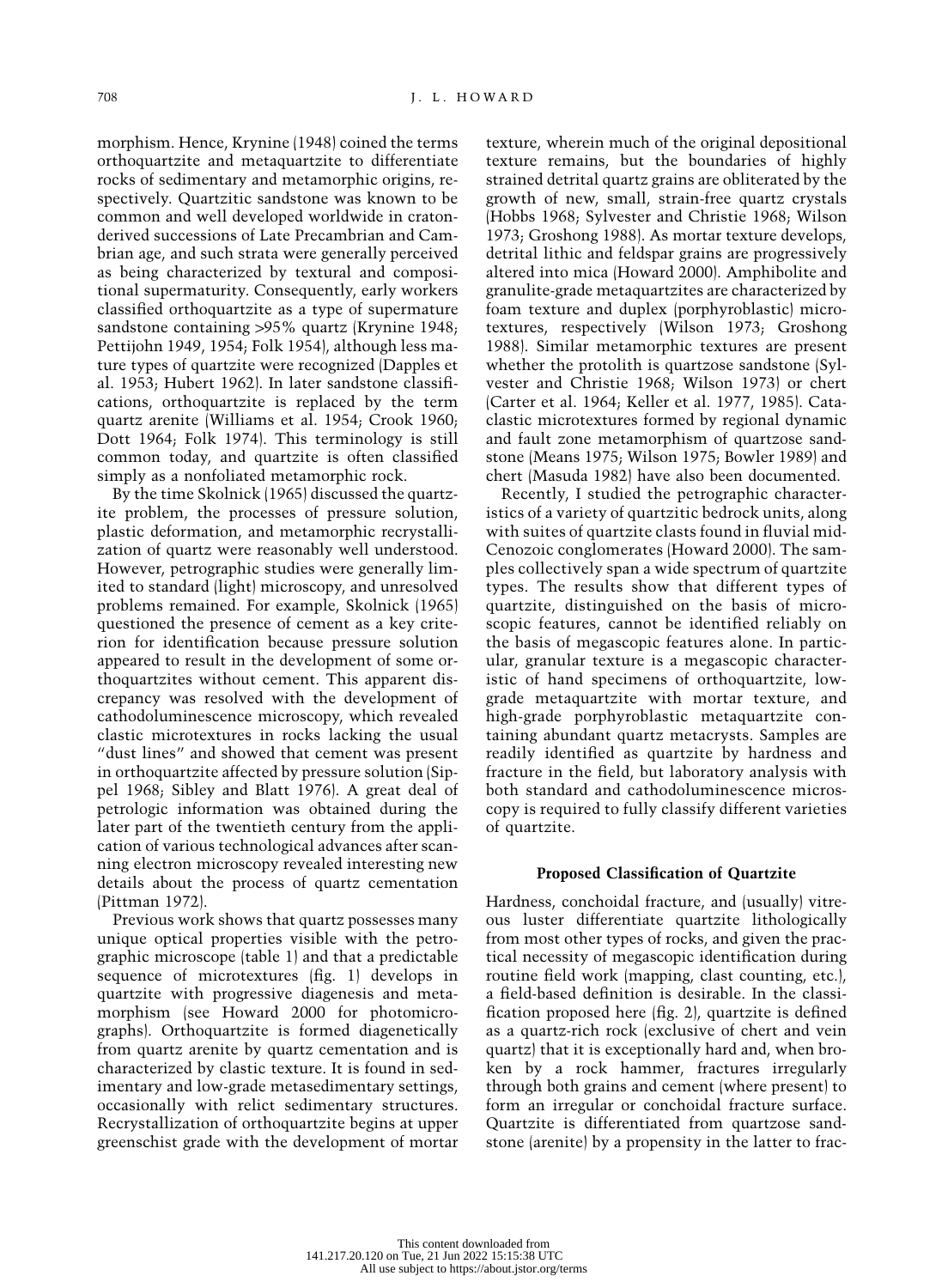Table 1. Microscopic characteristics of quartz and quartzite

| Term                                  | Definition                                                                                                                                                                                                                       | References                           |
|---------------------------------------|----------------------------------------------------------------------------------------------------------------------------------------------------------------------------------------------------------------------------------|--------------------------------------|
| Straight extinction                   | Crystal extinguishes as a single unit upon                                                                                                                                                                                       | Folk 1974                            |
| Undulatory extinction                 | slight rotation of microscope stage<br>Crystal extinguishes in irregular sweeping<br>sections as microscope stage is rotated                                                                                                     | Folk 1974                            |
| Syntaxial overgrowth                  | over several degrees<br>Quartz cement added with the same crys-<br>tallographic orientation as the host<br>crystal                                                                                                               | McBride 1989                         |
| Tangential intergranular contact      | No interpenetration; results from original<br>packing                                                                                                                                                                            | Taylor 1950; Dapples<br>1962         |
| Long, straight intergranular contact  | Results from original packing or formed<br>by juncture of authigenic overgrowths;<br>rarely sutured                                                                                                                              | Taylor 1950; Tada and<br>Siever 1989 |
| Concavo-convex intergranular          |                                                                                                                                                                                                                                  |                                      |
| contact                               | Interpenetrating grain boundary, caused<br>by pressure solution                                                                                                                                                                  | Taylor 1950                          |
| Sutured intergranular contact         | Irregular, interlocking boundary between<br>two grains; caused by pressure solution                                                                                                                                              | Taylor 1950                          |
| Microstylolitic intergranular contact | Irregular interlocking boundary involving<br>an aggregate of multiple grains; caused<br>by pressure solution                                                                                                                     | Park and Shott 1968                  |
| Fluid inclusion planes                | Closed, intragranular or transgranular mi-<br>crofractures, $1-5 \mu m$ wide, decorated by<br>bubbles or fluid inclusions                                                                                                        | Onasch 1990                          |
| Microveins                            | Closed, transgranular microfractures,<br>10–200 $\mu$ m wide                                                                                                                                                                     | Onasch 1990                          |
| Deformation lamellae                  | Narrow $\langle 2 \mu m \rangle$ , closely spaced, subparallel<br>bands of lighter and darker extinction<br>that terminate at the boundaries of a<br>host crystal                                                                | Fairbairn 1941                       |
| Deformation bands                     | Wide $>2 \mu m$ , distinct, independent bands<br>of undulose extinction crossing a host<br>grain                                                                                                                                 | White 1973                           |
| Triformal texture                     | Mosaic of interlocking equant polygonal<br>grains with smoothly curved to straight<br>interfaces forming 120° angles and triple<br>junctions, caused by diagenesis                                                               | This note                            |
| Polygonized texture                   | Polycrystalline mosaic of irregularly<br>shaped or lensoid subgrains separated by<br>distinct boundaries; segmented undulos-<br>ity of Young 1976; transitional from dia-<br>genesis to metamorphism                             | Bailey et al. 1958                   |
| Mortar texture                        | Partially preserved clastic depositional<br>texture with fine, strain-free crystals<br>along grain boundaries, caused by meta-<br>morphic recrystallization                                                                      | Wilson 1973; Groshong<br>1988        |
| Foam texture                          | Medium-grained granoblastic mosaic of<br>interlocking polygonal grains with<br>straight boundaries forming 120° angles<br>and triple junctions; garnet metacrysts<br>common; caused by metamorphic<br>recrystallization          | Groshong 1988                        |
| Porphyroblastic texture               | Coarse-grained granoblastic to porphyro-<br>blastic mosaic of irregularly shaped<br>grains, quartz and sillimanite meta-<br>crysts common; duplex structure of<br>Wilson 1973; caused by exaggerated<br>metamorphic grain growth | This note                            |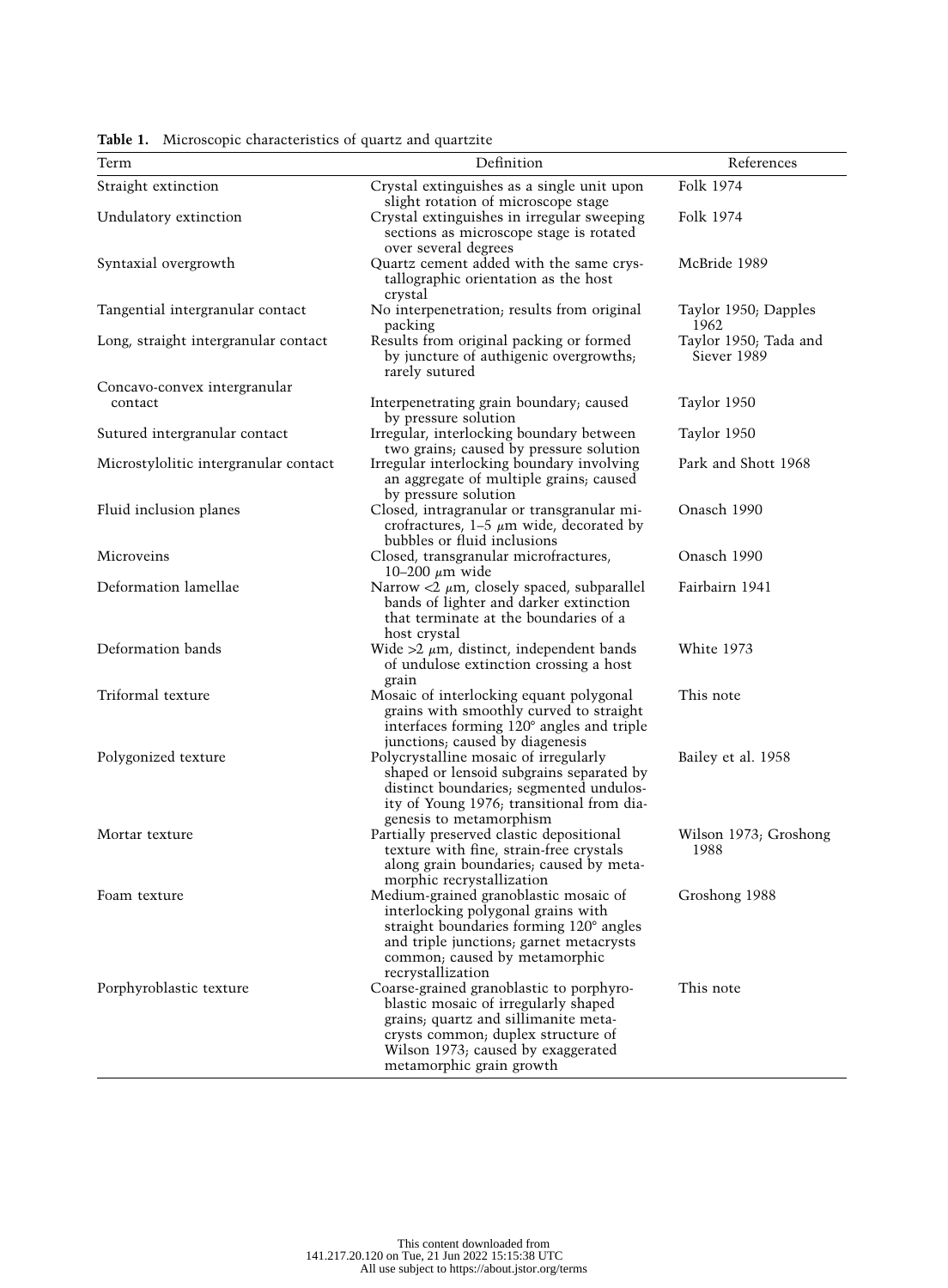| <b>Microscopic Features of Quartz</b> |                | <b>GENETIC CONDITIONS</b> |                           |                          |                        |   |
|---------------------------------------|----------------|---------------------------|---------------------------|--------------------------|------------------------|---|
|                                       |                | <b>Diagenesis</b>         | <b>Low Grade</b><br>Meta. | Medium<br>Grade<br>Meta. | High<br>Grade<br>Meta. |   |
| <b>TEXTURES/STRUCTURES</b>            | Orthoquartzite | Straight extinction       |                           |                          |                        |   |
|                                       |                | Undulatory extinction     |                           |                          |                        |   |
|                                       |                | Syntaxial overgrowths     |                           |                          |                        |   |
|                                       |                | Tangential contacts       |                           |                          |                        |   |
|                                       |                | Long-straight contacts    |                           |                          |                        |   |
|                                       |                | Concavo-convex contacts   |                           |                          |                        |   |
|                                       |                | Sutured intergr. contacts |                           |                          |                        |   |
|                                       |                | Microstylolitic contacts  |                           |                          |                        |   |
|                                       |                | Fluid inclusions planes   |                           |                          |                        |   |
|                                       |                | Microveins                |                           |                          |                        |   |
|                                       |                | Deformation lamellae      |                           |                          |                        |   |
|                                       |                | Deformation bands         |                           |                          |                        |   |
|                                       |                | <b>Triformal texture</b>  |                           |                          |                        |   |
|                                       |                | Polygonized texture       |                           |                          |                        |   |
|                                       | Meta-          | Mortar texture            |                           |                          |                        |   |
|                                       | quartz<br>-ite | Foam texture              |                           |                          |                        | - |
|                                       |                | Porphyroblastic texture   |                           |                          |                        |   |
|                                       |                | Violet                    |                           |                          |                        |   |
| <b>UMINESCENCE</b>                    | Grains         | <b>Brown</b>              |                           |                          |                        |   |
|                                       |                | Non-luminescing           |                           |                          |                        |   |
|                                       | $Ce-$<br>ment  | Violet                    |                           |                          |                        |   |
|                                       |                |                           |                           |                          |                        |   |
|                                       |                | Brown                     |                           |                          |                        |   |
|                                       |                | Non-luminescing           |                           |                          |                        |   |

**Figure 1.** Microscopic characteristics (see table 1) and cathodoluminescence features (Zinkernagel 1978; Matter and Ramseyer 1985; Marshall 1988) of quartzite as a function of petrogenesis.

ture around individual grains. A bright, translucent, vitreous luster usually distinguishes quartzite megascopically from chert, which is opaque with a dull waxy luster, and vein quartz, which has a dull vitreous luster and a cloudy or milky white appearance. The proposed classification of quartzite conforms precisely to the field-based definition of early workers and emphasizes the petrogenetic significance of quartzite in terms of its durability and abundance as sedimentary clasts in the geologic record.

Krynine's (1948) original definition of orthoquartzite, based on composition, is ambiguous because similar rocks containing !95% quartz are excluded even though they meet the field definition based on hardness. His genetic basis for differentiating orthoquartzite and metaquartzite also creates problems because interpretations based on presumed mode of origin are subject to change and controversy. The modern approach is descriptive, but orthoquartzite is undefined in current sandstone classifications that include it as a type of arenite. It is proposed here that because the terms orthoquartzite and metaquartzite have historic precedence, they should be used to distinguish fundamentally different types of quartzite on the basis of the presence of clastic and metamorphic microtextures, respectively (fig. 2). Low-grade, medium-grade and high-grade subtypes of metaquartzite are differentiated by mortar, foam, and porphyroblastic microtextures, respectively (fig. 1). Microscopically, quartzite consists of an interlocking mosaic of mainly sand-sized (0.06–2.0 mm) quartz crystals with  $\langle 1\%$  intergranular porosity and may contain a significant proportion  $|>10\%$ ) of nonquartz minerals. Crystal size distinguishes quartzite  $|>0.06$  mm) from chert  $|<0.06$ mm). Quartzite is polycrystalline, whereas vein quartz is monocrystalline, has straight extinction, and contains very abundant fluid inclusions (vacuoles). Quartzite is distinguished from mylonite, which is characterized by cataclastic microtexture, and from obsidian and pseudotachylite, which are composed partly or totally of glass. Note that orthoquartzite of diagenetic origin often has a microtexture in which polygonal grain boundaries are formed by long, straight intergranular contacts ("triformal" texture; table 1). Triformal and foam textures are similar, and in the absence of dust lines, they may be distinguished only by cathodoluminescence microscopy.

Although megascopic features are generally un-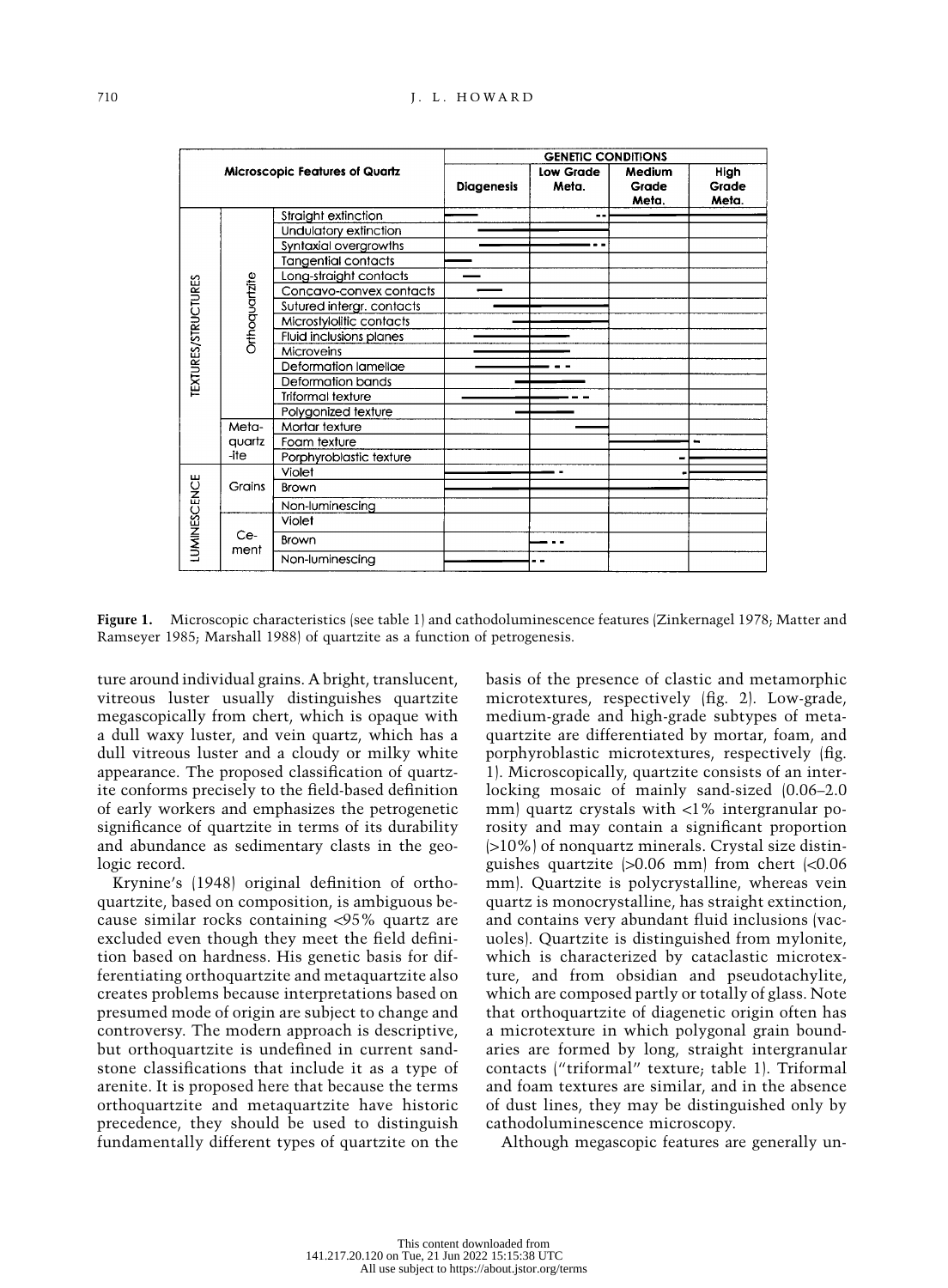| Petrographic<br><b>Characteristics</b> |                                  |                                    | Metaquartzite                                     |                               |                               |
|----------------------------------------|----------------------------------|------------------------------------|---------------------------------------------------|-------------------------------|-------------------------------|
|                                        |                                  | Orthoquartzite                     | Low-Grade                                         | Medium-<br>Grade              | High-Grade                    |
| Microscopic Features                   |                                  | clastic texture                    | mortar texture                                    | foam texture                  | porphyroblastic<br>texture    |
| Features<br>Megascopic                 | Color                            | red, light gray to<br>black, white | red, gray and<br>greenish-gray to<br>black, white | light gray to<br>black, white | light gray to<br>black, white |
|                                        | Texture                          | aranular                           | granular                                          | massive                       | massive or<br>pseudogranular  |
|                                        | Luster                           | bright vitreous                    | bright vitreous                                   | dull vitreous<br>or waxy      | bright vitreous               |
|                                        | Sedimentary<br><b>Structures</b> | bedding and<br>burrows possible    | bedding and<br>burrows possible                   | rare                          | none                          |
|                                        | Foliation                        | none                               | variable                                          | variable                      | variable                      |
|                                        | Magnetism                        | none                               | none                                              | possibly<br>weak              | weak to strong                |

**Figure 2.** Classification of quartzite by microtexture.

reliable for identification of quartzite types when used alone, color is somewhat useful because it is usually related to colored nonquartz minerals that vary as a function of petrogenetic history. Quartzites containing fine particles of hematite are red (5R, 10R), whereas those with coarse crystals of hematite (specularite) appear black (N1–N6), according to the Munsell system. Quartzites containing clumps of hematite or abundant biotite are also black (N1–N6); finely disseminated chlorite yields a green color (5GY, 5G, 5Y); and white types (N7–N9) simply lack a pigmenting agent (Howard 2000). Medium-grade metaquartzite with foam texture may be identified by a distinctive waxy luster, although this feature is masked by dark coloration. Hematite is replaced by magnetite in prograde regional metamorphic settings (LaBerge 1964; Jansen and Schuiling 1976). Hence, medium- to high-grade metaquartzites are typically white or black, and the latter may be highly magnetic. Metaquartzite is occasionally red as a result of hematite produced by deuteric alteration. Cataclastically deformed metaquartzite is typically characterized by megascopic foliation.

## **Discussion and Conclusions**

In the proposed classification, quartzite includes rocks of both sedimentary and metamorphic origin. However, this is not unlike other descriptive classifications wherein a given type of igneous rock is known to form by different processes, or the same metamorphic lithology is formed from more than one type of protolith. The proposed criteria of ex-

ceptional hardness, conchoidal fracture, and vitreous luster are readily evaluated with a hand lens and rock hammer and therefore accommodate the practical necessity of megascopic identification during field work. The subtypes of quartzite defined here on the basis of microtexture avoid the problems created by Krynine's definition based on composition. As redefined here, quartzite may range in composition from quartzose to quartofeldspathic and quartzolithic.

Sandstone classifications that consider orthoquartzite to be a type of arenite fail to distinguish quartzite as a distinctive lithology whose durability has important petrological implications. They also fail to distinguish clast types in rudites because it is not possible to differentiate quartzitic sandstone from metaquartzite in the field. Similar problems are encountered with classifications that use quartzite only as a metamorphic rock name. Unlike bedrock, where geologic setting indicates whether a given outcrop of quartzite is sedimentary or metamorphic, there is no geologic context with which to interpret quartzite clasts in rudites. Furthermore, the classification of quartzite as a nonfoliated metamorphic rock is both inaccurate and inadequate for provenance analysis. Abandoning the term quartzite is not necessary if a descriptive classification is used, and it seems inadvisable because quartzite is a long-standing term with historic precedence that has been used widely in the literature. From a petrographic standpoint, particularly in the case of provenance analysis of quartzite clasts in rudites, it is essential that quartzite with clastic texture be distinguished from that with metamor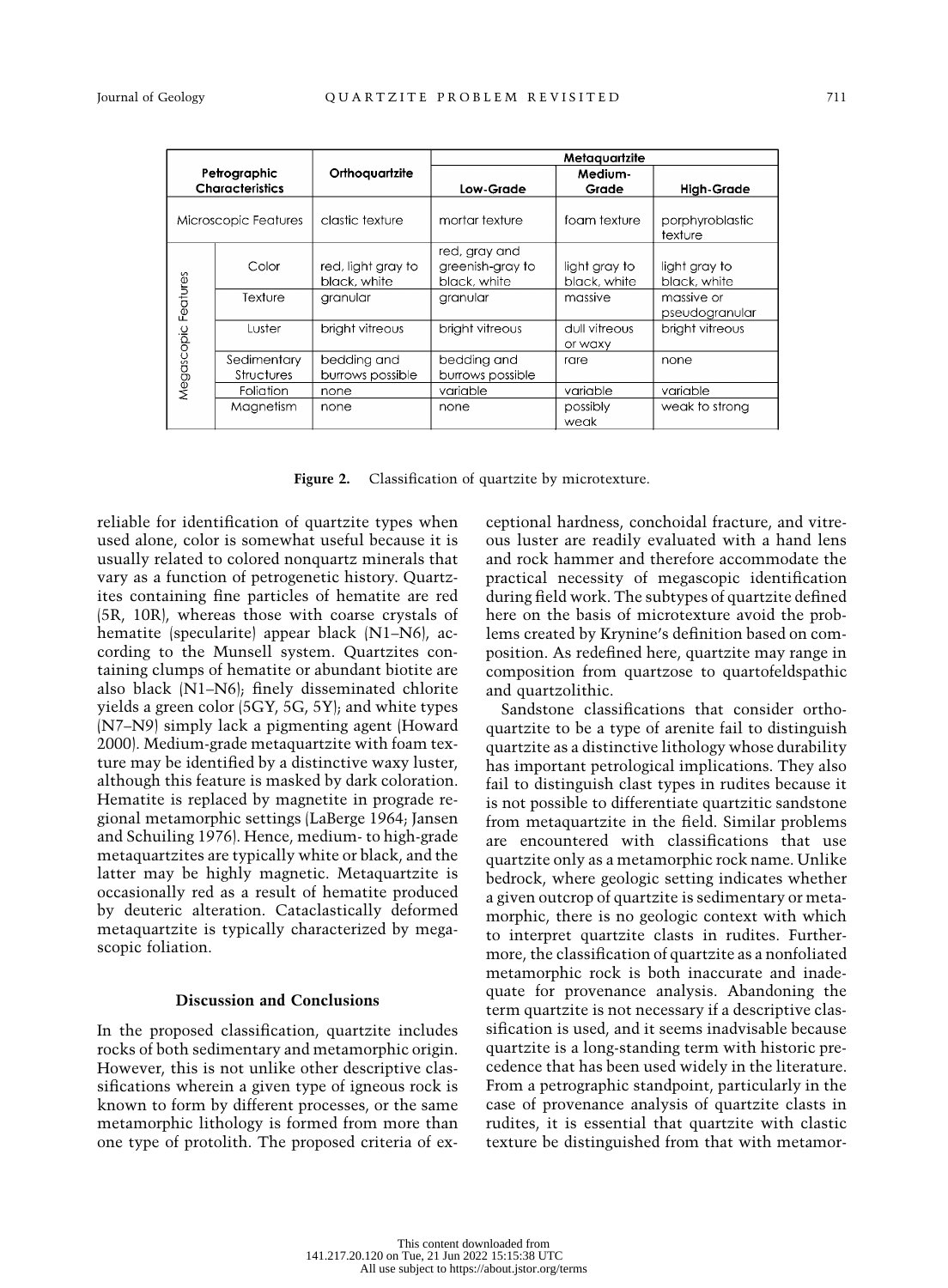phic texture. With the proposed classification, the differentiation of orthoquartzite and metaquartzite based on microtexture is applicable not only to bedrock, but also to quartzite clasts in rudites and hand specimens in general. As defined here, orthoquartzite is derived from quartz-rich sandstone and may be of diagenetic or low-grade metamorphic origin. Metaquartzite is formed, under metamorphic conditions of upper greenschist to granulite grade, from orthoquartzite or chert protoliths.

### **REFERENCES CITED**

- Bailey, S. W.; Bell, R. A.; and Peng, C. J. 1958. Plastic deformation of quartz in nature. Geol. Soc. Am. Bull. 69:1443–1466.
- Bowler, S. 1989. Shape fabric formation by cataclasis in a quartzite from the Moine thrust zone, northwest Scotland. Geology 17:353–356.
- Carter, N. L.; Christie, J. M.; and Griggs, J. T. 1964. Experimental deformation and recrystallization of quartz. J. Geol. 72:687–733.
- Crook, K. 1960. Classification of arenites. Am. J. Sci. 258: 419–428.
- Dapples, E. C. 1962. Stages of diagenesis in the development of sandstones. Geol. Soc. Am. Bull. 73:913– 934.
- Dapples, E. C.; Krumbein, W. C.; and Sloss, L. L. 1953. Petrographic and lithologic attributes of sandstones. J. Geol. 21:291–317.
- Dott, R. H., Jr. 1964. Wacke, greywacke and matrix: what approach to immature sandstone classification? J. Sediment. Petrol. 34:625–632.
- Fairbairn, H. W. 1941. Deformation lamellae in quartz from the Ajibik Formation, Michigan. Geol. Soc. Am. Bull. 52:1265–1278.
- Folk, R. W. 1954. The distinction between grain size and mineral composition in sedimentary rocks nomenclature. J. Geol. 62:344–359.
- ———. 1974. Petrology of sedimentary rocks. Austin, TX, Hemphill, 182 pp.
- Groshong, R. H. 1988. Low-temperature deformation mechanisms and their interpretation. Geol. Soc. Am. Bull. 100:1329–1360.
- Hayden, F. V. 1872. Preliminary report of the United States Geological Survey of Montana and portions of adjacent territories. U.S. Geol. Surv. Fourth Annu. Rep., 538 pp.
- Hobbs, B. E. 1968. Recrystallization of single crystals of quartz. Tectonophysics 6:353–401.
- Howard, J. L. 2000. Provenance of quartzite clasts in the Eocene-Oligocene Sespe Formation: paleogeographic implications for southern California and the ancestral Colorado River. Geol. Soc. Am. Bull. 112:1635–1649.
- Hubert, J. F. 1962. A zircon-tourmaline-rutile maturity index and the interdependence of the composition of heavy mineral assemblages with the gross composition and texture of sandstones. J. Sediment. Petrol. 32: 440–450.
- Jansen, J. B. H., and Schuiling, R. D. 1976. Metamorphism on Naxos: petrology and geothermal gradients. Am. J. Sci. 276:1225–1253.
- Keller, W. D.; Vielee, G. W.; and Johnson, C. H. 1977. Textures of Arkansas novaculite indicates thermally

induced metamorphism. J. Sediment. Petrol. 47:834– 843.

- Keller, W. D.; Stone, C. G.; and Hoersch, A. L. 1985. Textures of Paleozoic chert and novaculite in the Ouachita Mountains of Arkansas and Oklahoma and their geologic significance. Geol. Soc. Am. Bull. 96:1353– 1363.
- Krynine, P. D. 1948. The megascopic study and field classification of sedimentary rocks. J. Geol. 56:130–165.
- LaBerge, G. L. 1964. Development of magnetite in iron formations of the Lake Superior region. Econ. Geol. 59:1313–1342.
- Marshall, D. J. 1988. Cathodoluminescence of geological materials. Unwin Hyman, Boston, 146 pp.
- Masuda, T. 1982. A microstructural sequence of quartz schists in central Shikoku, southwest Japan. Tectonophysics 83:329–345.
- Matter, A., and Ramseyer, K. 1985. Cathodoluminescence petrography as a tool for provenance studies of sandstones. *In* Zuffa, G. G., ed. Provenance of arenites. Reidel, Dordrecht, p. 191–211.
- McBride, E. F. 1989. Quartz cement in sandstones: a review. Earth-Sci. Rev. 26:69–112.
- Means, W. D. 1975. Natural and experimental microstructures in deformed micaceous sandstones. Geol. Soc. Am. Bull. 86:1221–1229.
- Onasch, C. M. 1990. Microfractures and their role in deformation of a quartz arenite from the central Appalachian foreland. J. Struct. Geol. 12:883–894.
- Park, W. C., and Shott, E. H. 1968. Stylolites: their nature and origin. J. Sediment. Petrol. 38:175–191.
- Pettijohn, F. J. 1949. Sedimentary rocks. New York, Harper, 526 pp.
- ———. 1954. Classification of sandstones. J. Geol. 62: 360–365.
- Pittman, E. D. 1972. Diagenesis of quartz in sandstones as revealed by scanning electron microscopy. J. Sediment. Petrol. 42:507–519.
- Sibley, D. F., and Blatt, H. 1976. Intergranular pressure solution and cementation of the Tuscarora orthoquartzite. J. Sediment. Petrol. 46:881–896.
- Sippel, R. F. 1968. Sandstone petrology, evidence from luminescence petrography. J. Sediment. Petrol. 38: 530–554.
- Skolnick, H. 1965. The quartzite problem. J. Sediment. Petrol. 35:12–21.
- Sorby, H. C. 1880. On the structure and origin of noncalcareous stratified rocks. Proc. Geol. Soc. Lond. 36: 62–64.
- Sylvester, A. G., and Christie, J. M. 1968. The origin of